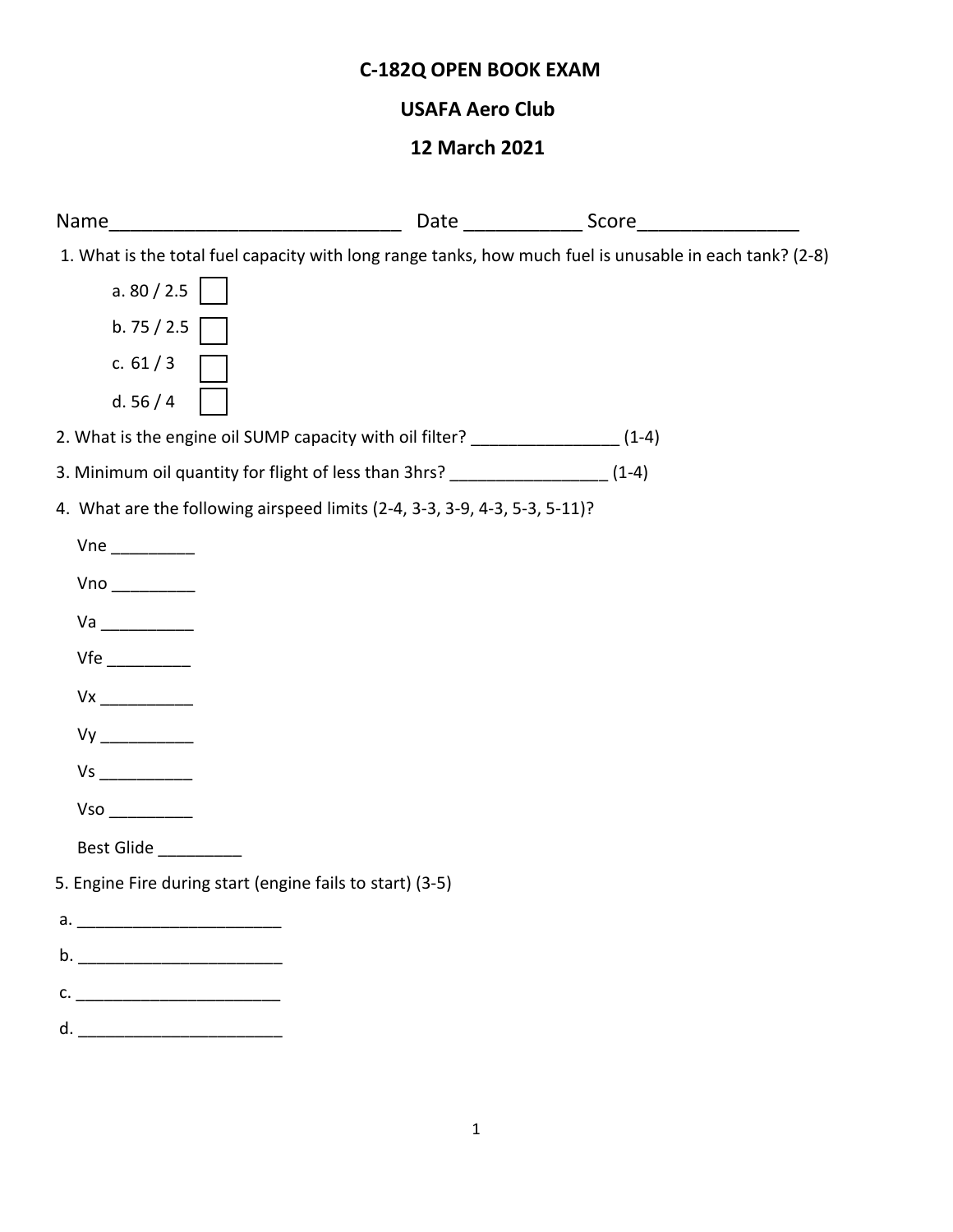### Secure Engine

| 1.                                                                                                            |
|---------------------------------------------------------------------------------------------------------------|
| 2.                                                                                                            |
|                                                                                                               |
| 6. Spins are not an approved maneuver (3-13)                                                                  |
| <b>True</b>                                                                                                   |
| False                                                                                                         |
| 7. Emergency actions for an electrical fire in-flight? (3-6)                                                  |
|                                                                                                               |
|                                                                                                               |
|                                                                                                               |
| c.                                                                                                            |
| d.                                                                                                            |
| 8. If erroneous readings of the static source instruments are suspected, what corrective action can you take? |
| $(3-8)$                                                                                                       |
| a. Turn on the pitot heat $\vert \ \ \vert$                                                                   |
| b. Open the cockpit window to stabilize the air pressure $ $                                                  |
| c. Switch to the alternate static source $\vert$                                                              |
| d. Fly out of the turbulent air conditions                                                                    |
| 9. Failure of the vacuum pump will cause which instruments to fail?<br>$(3-11)$                               |
| a. Heading & Altimeter                                                                                        |
| b. Heading & Attitude                                                                                         |
| c. Vertical Speed & Altimeter                                                                                 |
| d. Airspeed & Altimeter                                                                                       |
| 10. What are your emergency actions if the ammeter shows a discharge? (3-8)                                   |
|                                                                                                               |
|                                                                                                               |
|                                                                                                               |
|                                                                                                               |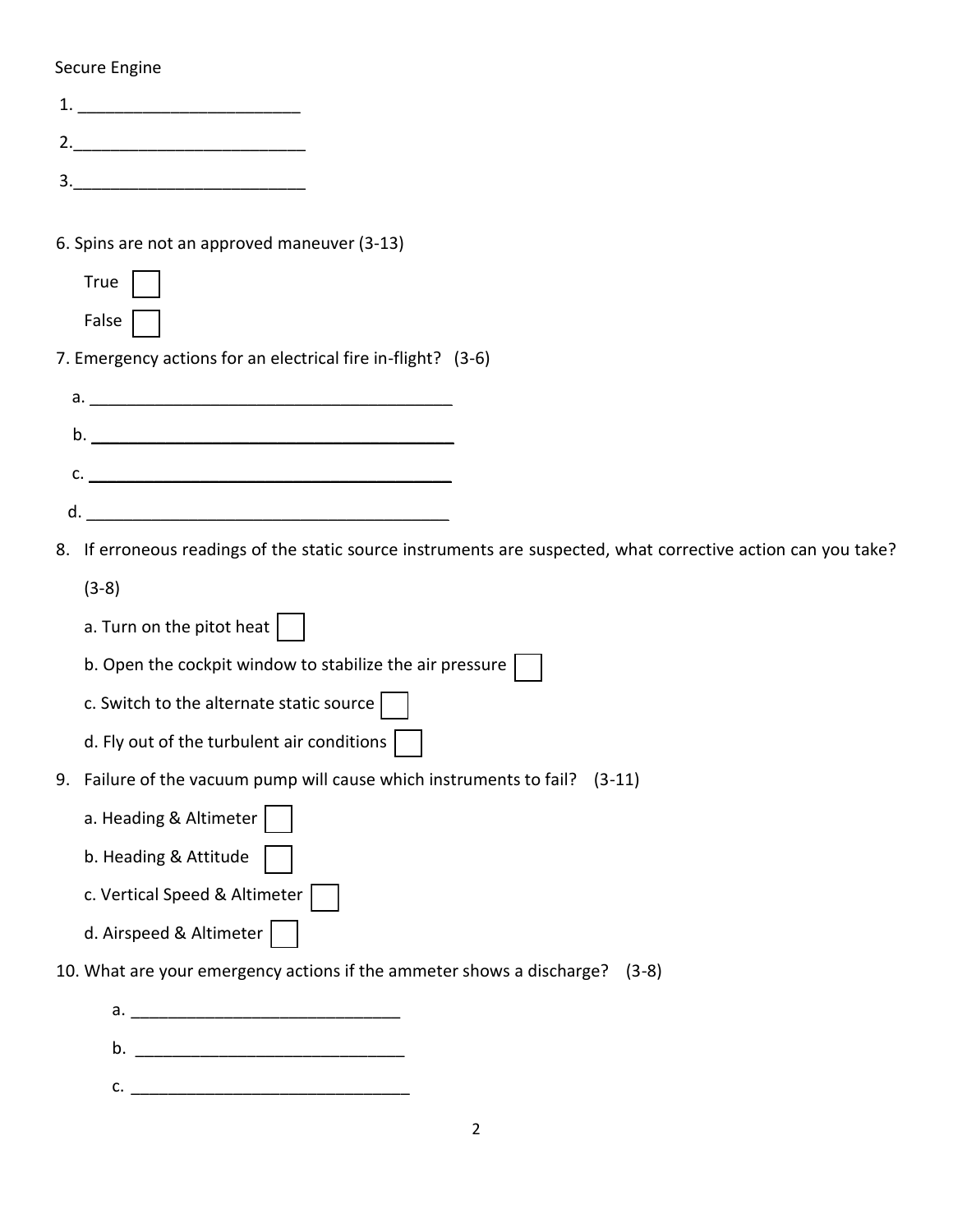11. During flight you get an Over-Voltage warning light, what are your emergency actions? (3-8)

|                                                                                                   | $c.$ $\overline{\phantom{a}}$                                                          |  |                                                                                                                |
|---------------------------------------------------------------------------------------------------|----------------------------------------------------------------------------------------|--|----------------------------------------------------------------------------------------------------------------|
|                                                                                                   |                                                                                        |  |                                                                                                                |
|                                                                                                   |                                                                                        |  |                                                                                                                |
|                                                                                                   |                                                                                        |  |                                                                                                                |
|                                                                                                   |                                                                                        |  |                                                                                                                |
| 12. What RPM is use during run-up for the magneto check. ______________ (4-7)                     |                                                                                        |  |                                                                                                                |
| 13. Minimum RPM for takeoff with full throttle _________________________________ (4-7)            |                                                                                        |  |                                                                                                                |
| 14. What are the maximum demonstrated crosswind limits for takeoff and landing?                   |                                                                                        |  |                                                                                                                |
|                                                                                                   | Takeoff ___________; Landing ______________(4-3)                                       |  |                                                                                                                |
| 15. What flap setting and airspeed is used for a short field takeoff until obstacles are cleared? |                                                                                        |  |                                                                                                                |
|                                                                                                   | $(4-8, 5-12)$                                                                          |  |                                                                                                                |
| 16. What flap setting and airspeed is used for a soft field takeoff until obstacles are cleared?  |                                                                                        |  |                                                                                                                |
|                                                                                                   |                                                                                        |  |                                                                                                                |
| 17. What flap setting and airspeed is used for a short field landing?                             |                                                                                        |  |                                                                                                                |
|                                                                                                   |                                                                                        |  |                                                                                                                |
|                                                                                                   |                                                                                        |  | 18. During a full flap landing a go-around must be executed, what flap setting do you use, and initial         |
|                                                                                                   |                                                                                        |  |                                                                                                                |
|                                                                                                   |                                                                                        |  |                                                                                                                |
| 19. Cruise power is in the range of ________________________ power. (4-15)                        |                                                                                        |  |                                                                                                                |
|                                                                                                   |                                                                                        |  | 20. During very cold weather operations, if there is no oil temperature indication after 2-5-minute Warm-up at |
|                                                                                                   | 1000rpm, what is an acceptable engine indication that the engine is ready for takeoff. |  |                                                                                                                |
| a.                                                                                                |                                                                                        |  | $(4-20)$                                                                                                       |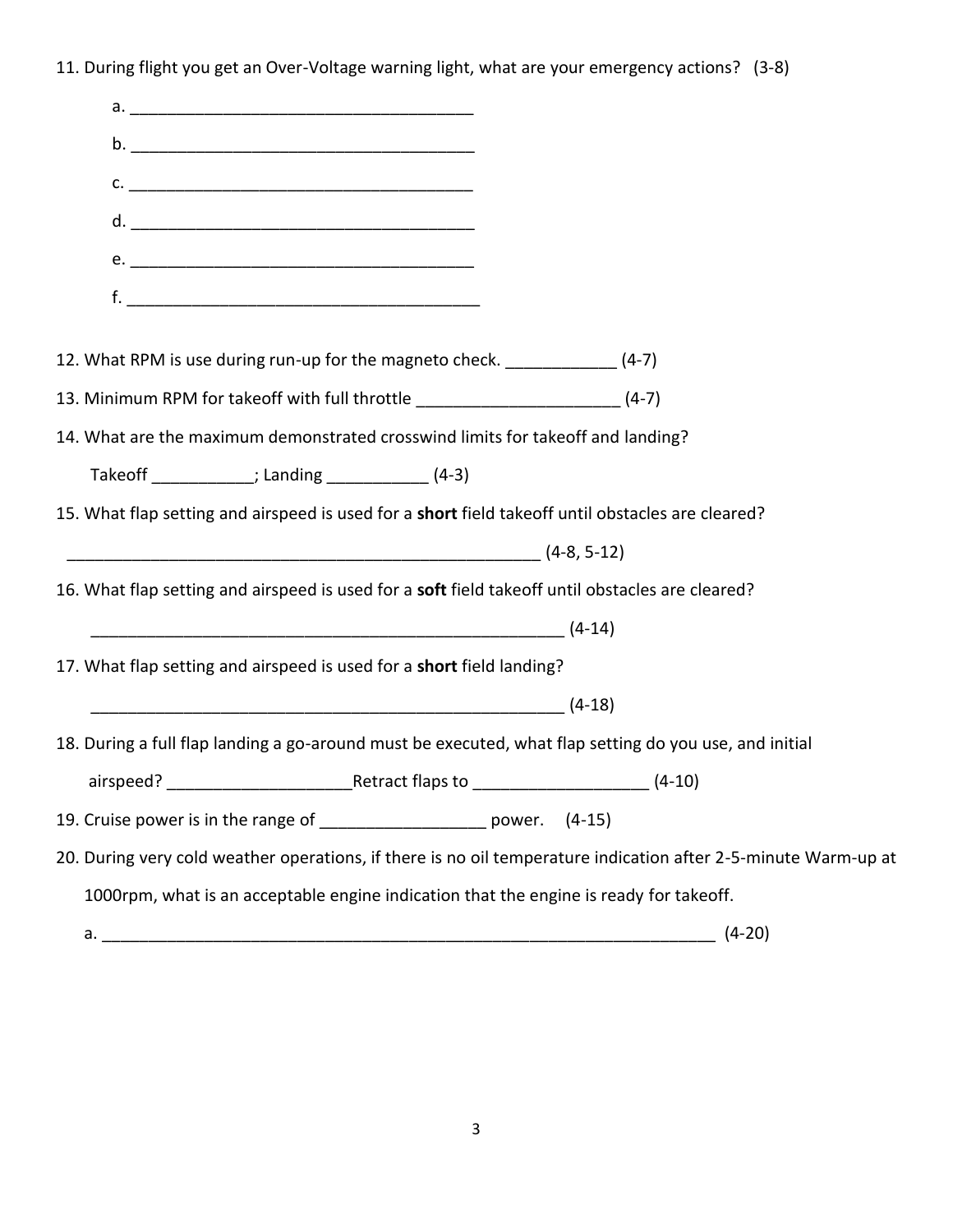## **The following data is used for the performance questions.**

| Cessna182Q empty weight 1808.45, CG 38.85, moment 70259.41 (given)                                                                                            |  |
|---------------------------------------------------------------------------------------------------------------------------------------------------------------|--|
| Pilot - 170lbs, Front seat Pax 150lbs, (320lbs), Arm - 37", mom 11840 (standard seating                                                                       |  |
| Configuration) (6-8, 6-10)                                                                                                                                    |  |
| Fuel - 75 gals, 450lbs, Arm 46", moment - 20700 (6-8/10)                                                                                                      |  |
| Baggage area A 75lbs, arm 97", moment - 7275 (6-8/10)                                                                                                         |  |
| 21. What is the gross weight and Center of Gravity ______________? (6-8, 6-10, 6-11)                                                                          |  |
| Enroute flight data                                                                                                                                           |  |
| Departure airport KXXX 6000' 20°C,                                                                                                                            |  |
| Cruise altitude 10,000', Cruise power 2200rpm, 19"mp, standard temperature                                                                                    |  |
| Destination KYYY 3000' 20°C                                                                                                                                   |  |
| 22. Include the engine start, taxi and takeoff allowance; calculate the time, fuel and distance to climb to 10,000'<br>at 90K at standard temperature. (5-16) |  |
| a. Start, taxi, takeoff ________________________<br>b. Time to climb<br>c. Distance to climb _______________________                                          |  |
| 23. calculate the fuel required for a 3hr flight (5-21)                                                                                                       |  |
|                                                                                                                                                               |  |
|                                                                                                                                                               |  |
| c. total required fuel                                                                                                                                        |  |
| 24. Takeoff distance; Ground roll ______________, To clear a 50' obstacle ______________ (5-13)                                                               |  |
| 25. Landing distance; To clear a 50' obstacle, _______________Ground roll _______________ (5-27)                                                              |  |
| 26. During Descent the cowl flaps should be? (4-9)                                                                                                            |  |
| a. open                                                                                                                                                       |  |
| b. closed                                                                                                                                                     |  |
| 27. What is the purpose of the cowl flaps? (4-13)                                                                                                             |  |
|                                                                                                                                                               |  |